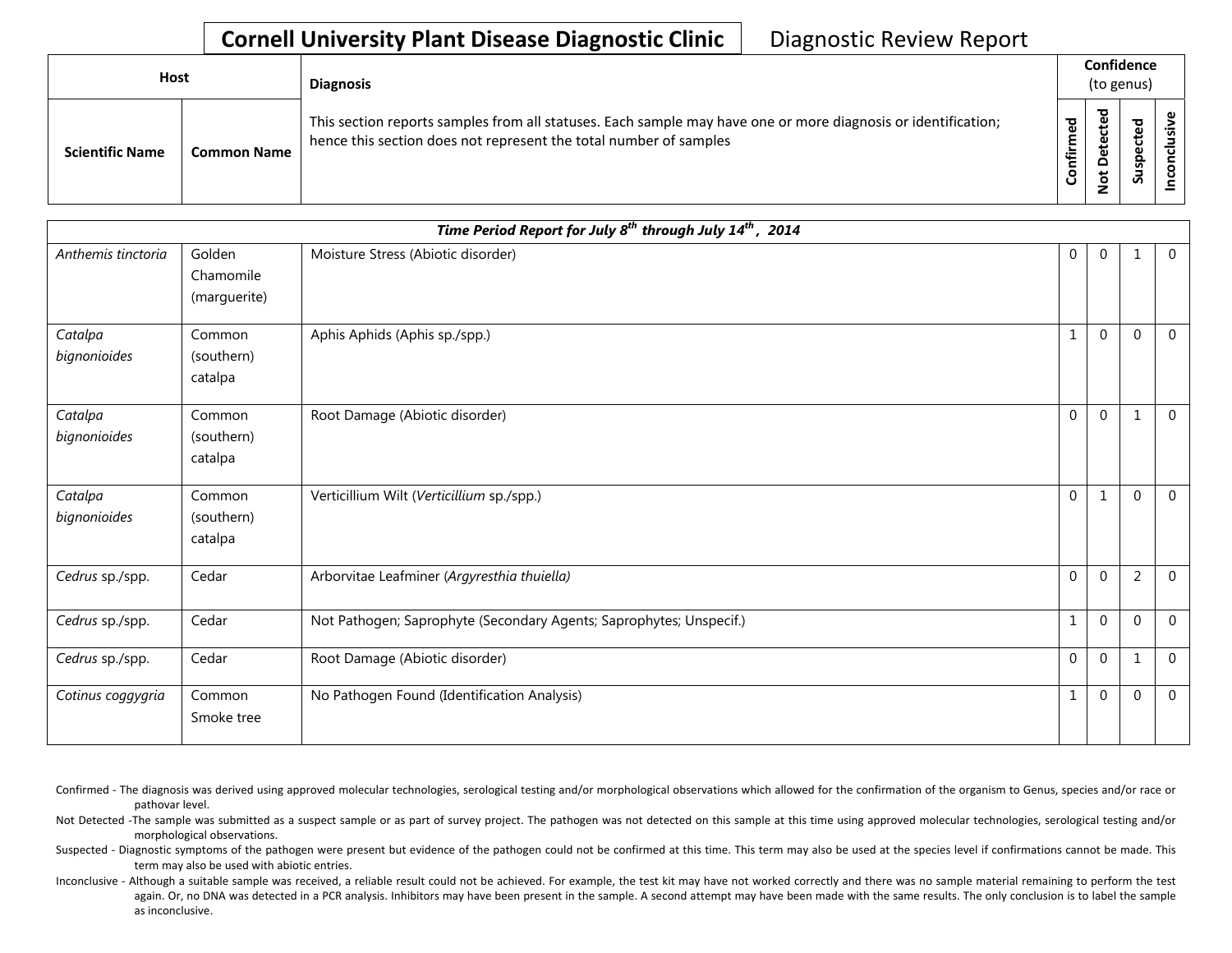| <b>Host</b>            |             | <b>Diagnosis</b>                                                                                                                                                                   |                             | Confidence<br>(to genus)        |                    |  |  |  |
|------------------------|-------------|------------------------------------------------------------------------------------------------------------------------------------------------------------------------------------|-----------------------------|---------------------------------|--------------------|--|--|--|
| <b>Scientific Name</b> | Common Name | This section reports samples from all statuses. Each sample may have one or more diagnosis or identification;<br>hence this section does not represent the total number of samples | ᇃ<br>ě<br>E<br><b>nfiri</b> | ᅙ<br>உ<br>τ.<br>ete<br><u>غ</u> | ъ<br>ن<br>ဒူ<br>వె |  |  |  |

| Cotinus coggygria          | Common<br>Smoke tree   | Root Damage (Abiotic disorder)                                      | $\mathbf 0$    | $\mathbf 0$  | $\mathbf 1$  | $\mathbf 0$    |
|----------------------------|------------------------|---------------------------------------------------------------------|----------------|--------------|--------------|----------------|
| Cucumis sativus            | Cucumber               | Cucurbit Downy Mildew (Pseudoperonospora cubensis)                  | $\overline{0}$ | 1            | 0            | $\overline{0}$ |
| Cucumis sativus            | Cucumber               | Thrips Damage (Unidentified Thrips)                                 | 1              | $\mathbf{0}$ | 0            | $\Omega$       |
| Helleborus sp./spp.        | Hellebore              | Additional Sample Requested (Identification Analysis)               | 1              | $\mathbf{0}$ | $\mathbf{0}$ | $\mathbf 0$    |
| Helleborus sp./spp.        | Hellebore              | Bacterial Soft Rot (Unidentified Bacterium)                         | $\Omega$       | $\mathbf{0}$ | 1            | $\mathbf 0$    |
| Juniperus sp./spp.         | Juniper                | High Soil Moisture (Abiotic disorder)                               | $\overline{0}$ | $\mathbf 0$  | 1            | $\overline{0}$ |
| Juniperus sp./spp.         | Juniper                | Not Pathogen; Saprophyte (Secondary Agents; Saprophytes; Unspecif.) | 1              | $\mathbf{0}$ | $\mathbf{0}$ | $\mathbf 0$    |
| Juniperus sp./spp.         | Juniper                | Spider Mites (Family Tetranychidae)                                 | $\mathbf{1}$   | $\mathbf{0}$ | $\mathbf{0}$ | $\mathbf 0$    |
| Koelreuteria<br>paniculata | <b>Goldenrain Tree</b> | Dieback; Canker; Twig Blight (Botryosphaeria sp./spp.)              | $\overline{0}$ | $\mathbf{0}$ | 1            | $\overline{0}$ |
| Koelreuteria<br>paniculata | Goldenrain Tree        | Verticillium Wilt (Verticillium sp./spp.)                           | $\Omega$       |              | $\mathbf{0}$ | $\Omega$       |
| Liriodendron<br>tulipifera | <b>Tulip Tree</b>      | Verticillium Wilt (Verticillium sp./spp.)                           | $\overline{0}$ | 1            | $\mathbf{0}$ | $\overline{0}$ |

Confirmed - The diagnosis was derived using approved molecular technologies, serological testing and/or morphological observations which allowed for the confirmation of the organism to Genus, species and/or race or pathovar level.

Not Detected -The sample was submitted as a suspect sample or as part of survey project. The pathogen was not detected on this sample at this time using approved molecular technologies, serological testing and/or morphological observations.

Suspected - Diagnostic symptoms of the pathogen were present but evidence of the pathogen could not be confirmed at this time. This term may also be used at the species level if confirmations cannot be made. This term may also be used with abiotic entries.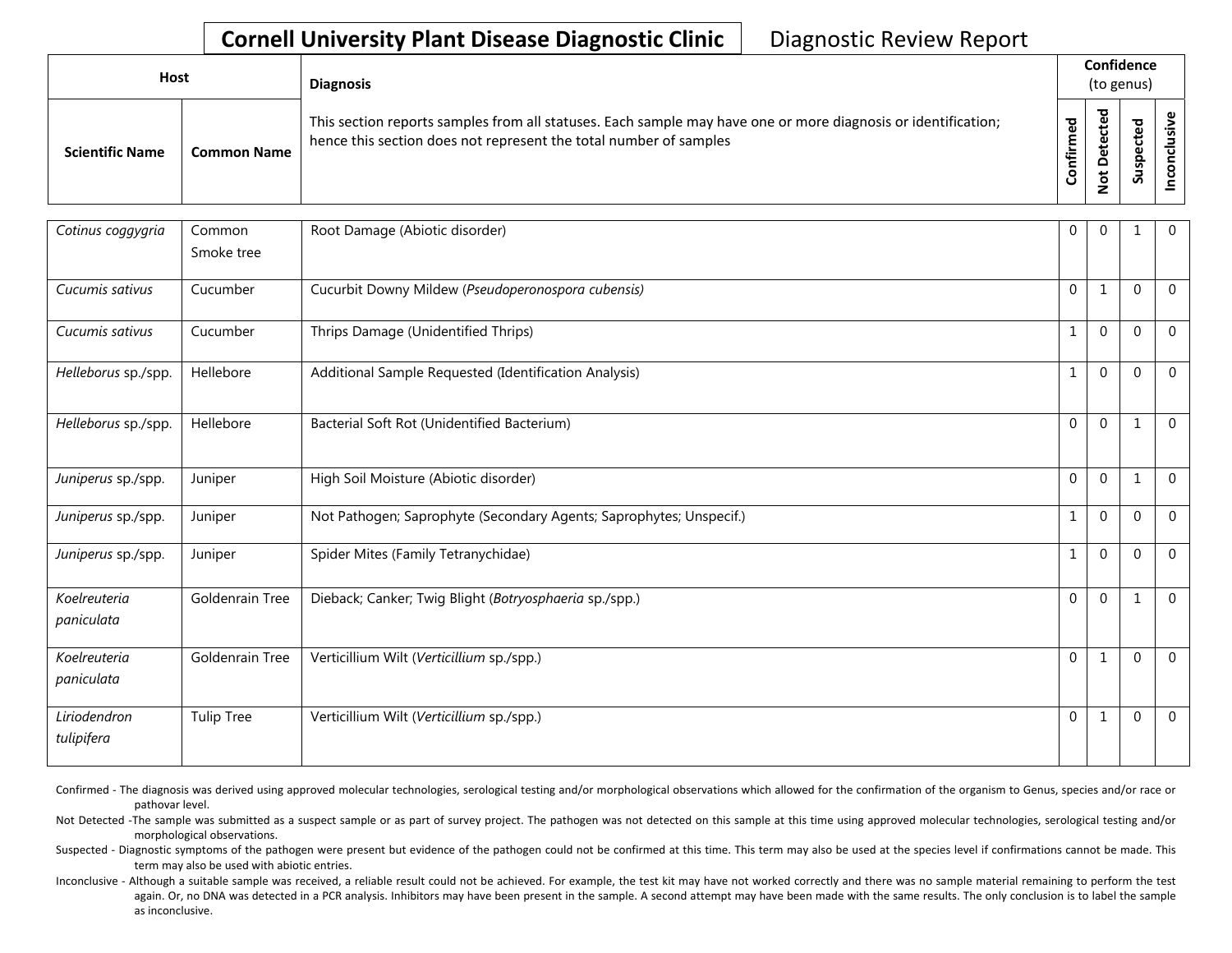| Host                   |                    | <b>Diagnosis</b>                                                                                                                                                                   |                        | Confidence<br>(to genus)                |                              |  |  |  |  |
|------------------------|--------------------|------------------------------------------------------------------------------------------------------------------------------------------------------------------------------------|------------------------|-----------------------------------------|------------------------------|--|--|--|--|
| <b>Scientific Name</b> | <b>Common Name</b> | This section reports samples from all statuses. Each sample may have one or more diagnosis or identification;<br>hence this section does not represent the total number of samples | ᅙ<br>Ě<br><b>Infir</b> | ᅙ<br>உ<br>ں<br>e,<br>Φ<br>$\frac{6}{2}$ | ਠ<br>ீ<br>ں<br>ဒ္ဓ<br>۔<br>Ū |  |  |  |  |

| Lobularia maritima       | Sweet Alyssum          | Additional Sample Requested (Identification Analysis) | $\mathbf{1}$   | 0            | $\mathbf{0}$ | $\mathbf 0$    |
|--------------------------|------------------------|-------------------------------------------------------|----------------|--------------|--------------|----------------|
| Lycopersicon<br>sp./spp. | Tomato                 | Leaf Mold (Fulvia fulva)                              | 1              | $\mathbf 0$  | $\Omega$     | $\Omega$       |
| Lycopersicon<br>sp./spp. | Tomato                 | Nutrient Imbalance (Abiotic disorder)                 | 0              | $\pmb{0}$    | 1            | $\mathbf{0}$   |
| Picea glauca             | White Spruce           | Algae (General)                                       | 1              | $\mathbf 0$  | $\mathbf 0$  | $\mathbf{0}$   |
| Picea glauca             | White Spruce           | Lichens (Lichenes)                                    | 1              | $\mathbf{0}$ | $\mathbf 0$  | $\mathbf{0}$   |
| Picea glauca             | White Spruce           | Nutritional Deficiency (Abiotic disorder)             | 0              | 0            | 1            | $\mathbf{0}$   |
| Picea glauca             | White Spruce           | Root Damage (Abiotic disorder)                        | $\overline{0}$ | $\mathbf{0}$ | 1            | $\overline{0}$ |
| Picea glauca             | White Spruce           | Spider Mites (Family Tetranychidae)                   | 1              | $\mathbf 0$  | $\Omega$     | $\mathbf{0}$   |
| Picea glauca             | White Spruce           | Spruce Needleminers (Endothenia; Epinotia sp./spp.)   | $\mathbf{1}$   | 0            | $\mathbf 0$  | $\mathbf{0}$   |
| Picea glauca             | White Spruce           | Stigmina Needle Blight (Stigmina lautii)              | $\mathbf{1}$   | $\pmb{0}$    | $\mathbf 0$  | $\mathbf 0$    |
| Picea pungens<br>glauca  | Kosters Blue<br>spruce | Algae (General)                                       | $\overline{2}$ | $\mathbf{0}$ | $\mathbf 0$  | $\Omega$       |
| Picea pungens<br>glauca  | Kosters Blue<br>spruce | Cytospora Canker; Dieback (Cytospora sp./spp.)        | 0              | 0            | $\mathbf 0$  | $\overline{4}$ |

Confirmed - The diagnosis was derived using approved molecular technologies, serological testing and/or morphological observations which allowed for the confirmation of the organism to Genus, species and/or race or pathovar level.

Not Detected -The sample was submitted as a suspect sample or as part of survey project. The pathogen was not detected on this sample at this time using approved molecular technologies, serological testing and/or morphological observations.

Suspected - Diagnostic symptoms of the pathogen were present but evidence of the pathogen could not be confirmed at this time. This term may also be used at the species level if confirmations cannot be made. This term may also be used with abiotic entries.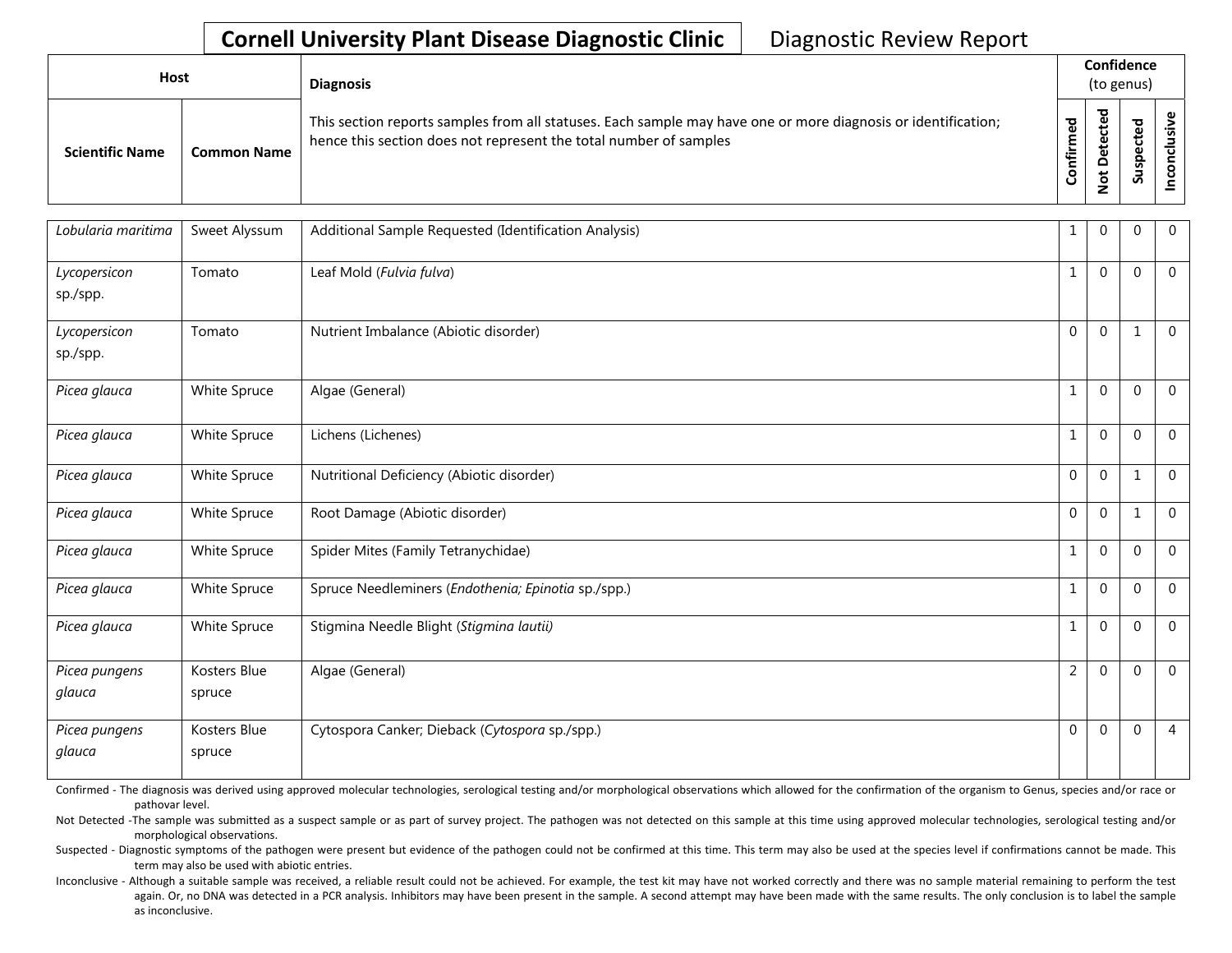| Host                   |                    | <b>Diagnosis</b>                                                                                                                                                                   |              | Confidence<br>(to genus) |                  |  |  |  |
|------------------------|--------------------|------------------------------------------------------------------------------------------------------------------------------------------------------------------------------------|--------------|--------------------------|------------------|--|--|--|
| <b>Scientific Name</b> | <b>Common Name</b> | This section reports samples from all statuses. Each sample may have one or more diagnosis or identification;<br>hence this section does not represent the total number of samples | ᇃ<br>'n<br>U | ಕ                        | ᅙ<br>௨<br>ន<br>S |  |  |  |

| Picea pungens | Kosters Blue | Insect Damage (Unidentified Insect)                                 | 2              | $\Omega$       | $\overline{0}$ | $\mathbf 0$    |
|---------------|--------------|---------------------------------------------------------------------|----------------|----------------|----------------|----------------|
| glauca        | spruce       |                                                                     |                |                |                |                |
| Picea pungens | Kosters Blue | Lichens (Lichenes)                                                  | 1              | $\Omega$       | $\Omega$       | $\Omega$       |
| glauca        | spruce       |                                                                     |                |                |                |                |
| Picea pungens | Kosters Blue | Not Pathogen; Saprophyte (Secondary Agents; Saprophytes; Unspecif.) | 1              | $\overline{0}$ | $\overline{0}$ | $\mathbf 0$    |
| glauca        | spruce       |                                                                     |                |                |                |                |
| Picea pungens | Kosters Blue | Rhizosphaera Needle Cast (Rhizosphaera sp./spp.)                    | 1              | 0              | $\Omega$       | $\Omega$       |
| glauca        | spruce       |                                                                     |                |                |                |                |
| Picea pungens | Kosters Blue | Scale Insects (Order homoptera)                                     | 3              | $\overline{0}$ | $\overline{0}$ | $\overline{0}$ |
| glauca        | spruce       |                                                                     |                |                |                |                |
| Picea pungens | Kosters Blue | Sooty Mold (Unidentified Fungus)                                    | $\overline{2}$ | $\Omega$       | $\Omega$       | $\overline{0}$ |
| glauca        | spruce       |                                                                     |                |                |                |                |
| Picea pungens | Kosters Blue | Spider Mites (Family Tetranychidae)                                 | 5              | $\overline{0}$ | $\mathbf 0$    | $\overline{0}$ |
| glauca        | spruce       |                                                                     |                |                |                |                |
| Picea pungens | Kosters Blue | Spruce Bud Scale (Physokermes sp./spp.)                             | $\overline{2}$ | $\overline{0}$ | $\mathbf 0$    | $\overline{0}$ |
| glauca        | spruce       |                                                                     |                |                |                |                |
| Picea pungens | Kosters Blue | Spruce Needleminers (Endothenia; Epinotia sp./spp.)                 | 1              | 0              | $\Omega$       | $\overline{0}$ |
| glauca        | spruce       |                                                                     |                |                |                |                |

Confirmed - The diagnosis was derived using approved molecular technologies, serological testing and/or morphological observations which allowed for the confirmation of the organism to Genus, species and/or race or pathovar level.

Not Detected -The sample was submitted as a suspect sample or as part of survey project. The pathogen was not detected on this sample at this time using approved molecular technologies, serological testing and/or morphological observations.

Suspected - Diagnostic symptoms of the pathogen were present but evidence of the pathogen could not be confirmed at this time. This term may also be used at the species level if confirmations cannot be made. This term may also be used with abiotic entries.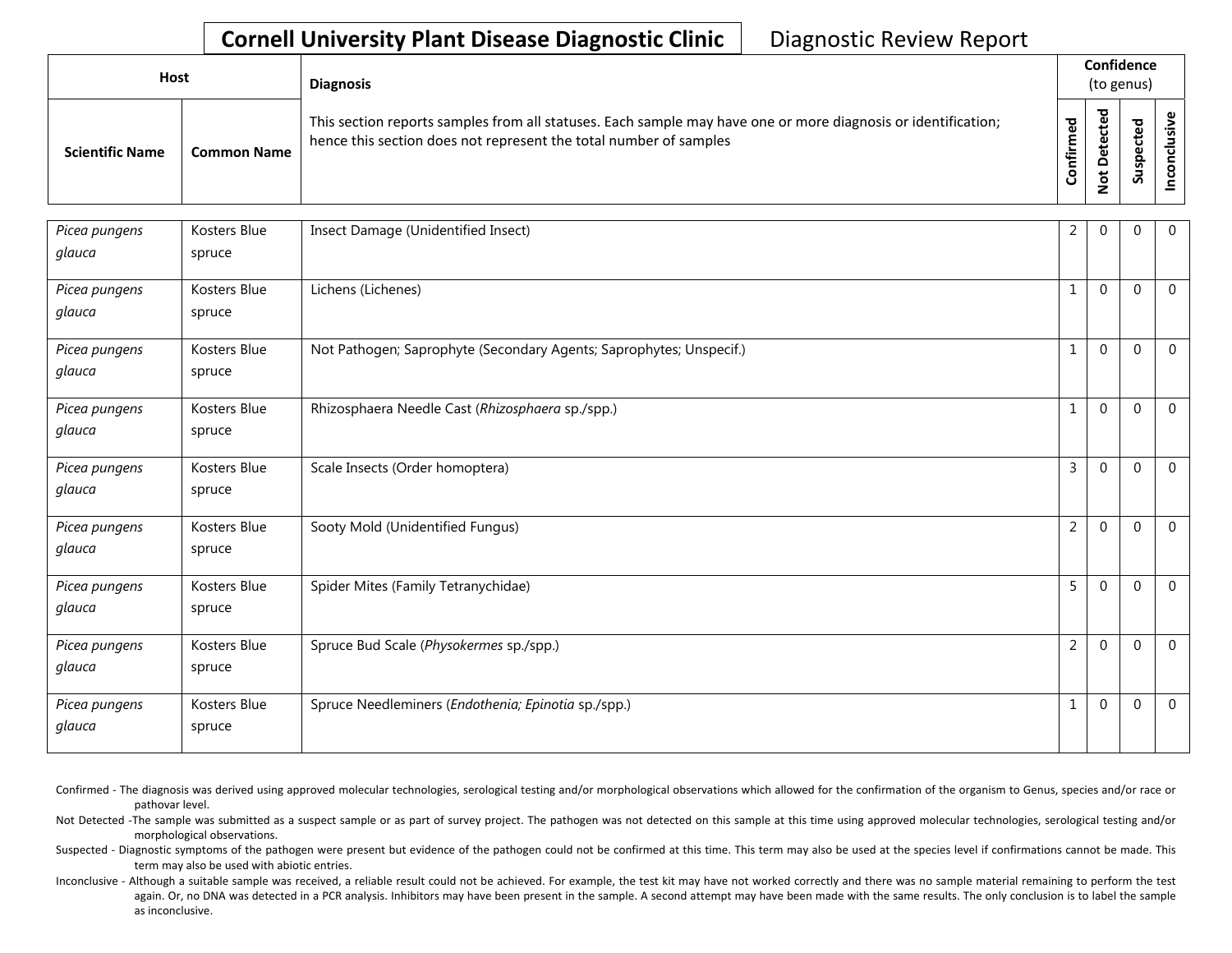| Host                   |                    | <b>Diagnosis</b>                                                                                                                                                                   |                 | Confidence<br>(to genus)                  |                             |  |  |  |
|------------------------|--------------------|------------------------------------------------------------------------------------------------------------------------------------------------------------------------------------|-----------------|-------------------------------------------|-----------------------------|--|--|--|
| <b>Scientific Name</b> | <b>Common Name</b> | This section reports samples from all statuses. Each sample may have one or more diagnosis or identification;<br>hence this section does not represent the total number of samples | ᅙ<br>Ě<br>onfir | ᅙ<br>$\mathbf{\omega}$<br>ete<br><u>۽</u> | ਠ<br>ت<br>ن<br>ဒ္<br>ے<br>S |  |  |  |

| Picea pungens    | Kosters Blue       | Stigmina Needle Blight (Stigmina lautii)                      | 5.             | 0            | $\mathbf{0}$ | $\mathbf{0}$   |
|------------------|--------------------|---------------------------------------------------------------|----------------|--------------|--------------|----------------|
| glauca           | spruce             |                                                               |                |              |              |                |
| Picea pungens    | Kosters Blue       | Sudden Needle Drop: Spruce Needle Drop (Setomelanomma holmii) | $\mathbf{1}$   | $\mathbf{0}$ | $\mathbf{0}$ | $\Omega$       |
| glauca           | spruce             |                                                               |                |              |              |                |
| Picea pungens    | Kosters Blue       | Unspecified Pathology (Rhizosphaera sp./spp.)                 | 4              | $\mathbf{0}$ | $\mathbf 0$  | $\mathbf{0}$   |
| glauca           | spruce             |                                                               |                |              |              |                |
| Picea pungens    | Kosters Blue       | Weir's Cushion Rust (Chrysomyxa weirii)                       | $\overline{0}$ | $\mathbf 0$  | $\mathbf 0$  | $\overline{4}$ |
| glauca           | spruce             |                                                               |                |              |              |                |
| Prunus maackii   | Amur               | Stem Canker (Unidentified Canker)                             | 1              | $\mathbf 0$  | $\mathbf 0$  | $\mathbf{0}$   |
|                  | Chokecherry        |                                                               |                |              |              |                |
| Prunus sp./spp.  | Cherry             | Additional Sample Requested (Identification Analysis)         | 1              | $\pmb{0}$    | $\mathbf 0$  | $\mathbf 0$    |
| Pyrus sp./spp.   | Pear               | Dieback; Canker; Twig Blight (Botryosphaeria sp./spp.)        | 1              | $\mathbf 0$  | $\mathbf 0$  | $\Omega$       |
|                  | (ornamental)       |                                                               |                |              |              |                |
| Pyrus sp./spp.   | Pear               | Wood Boring Insect Damage (Unidentified Wood Boring Insect)   | 1              | $\mathbf{0}$ | $\mathbf 0$  | $\mathbf 0$    |
|                  | (ornamental)       |                                                               |                |              |              |                |
| Quercus coccinea | Scarlet Oak        | Sour Mulch (Abiotic disorder)                                 | $\overline{0}$ | $\mathbf{0}$ | $\mathbf 1$  | $\mathbf{0}$   |
|                  |                    |                                                               |                |              |              |                |
| Rudbeckia hirta  | Blackeyed<br>Susan | Additional Sample Requested (Identification Analysis)         | $\mathbf{1}$   | 0            | $\theta$     | $\overline{0}$ |
|                  |                    |                                                               |                |              |              |                |

Confirmed - The diagnosis was derived using approved molecular technologies, serological testing and/or morphological observations which allowed for the confirmation of the organism to Genus, species and/or race or pathovar level.

Not Detected -The sample was submitted as a suspect sample or as part of survey project. The pathogen was not detected on this sample at this time using approved molecular technologies, serological testing and/or morphological observations.

Suspected - Diagnostic symptoms of the pathogen were present but evidence of the pathogen could not be confirmed at this time. This term may also be used at the species level if confirmations cannot be made. This term may also be used with abiotic entries.